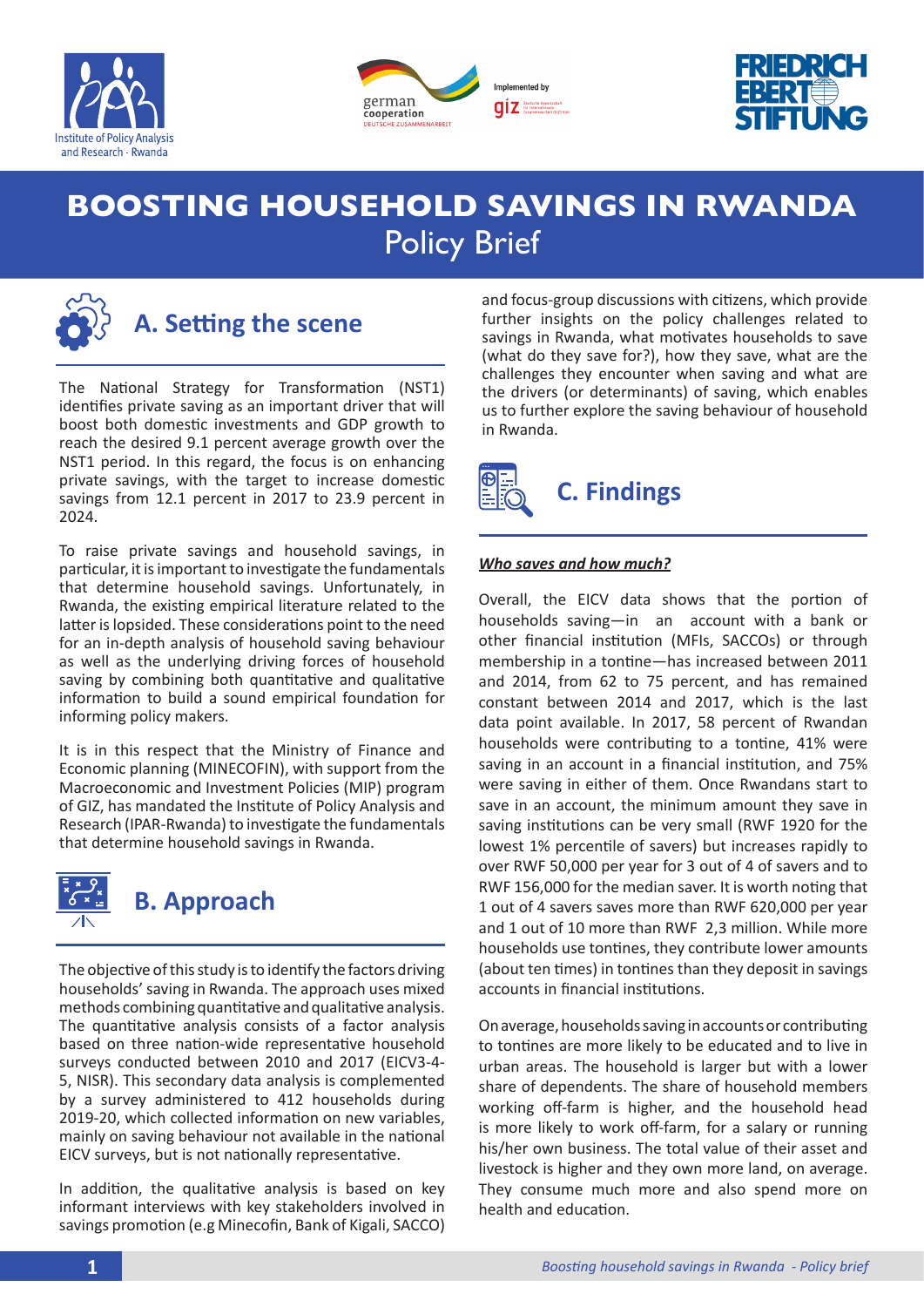#### *What do Rwandans save for? (small survey)*

**Figure 1** reveals that 44 percent of the surveyed households (412) respond that they save to sustain food and other daily needs in case of emergencies, 18 percent for the education of their children where they pay school meals and materials, and 9 percent to increase the capital of their business. Most of the households also save for health insurance (*Mutuelle de Santé*) which is considered part of their daily needs. Some reported having saved to buy land, build a house, or buy livestock.

#### **Figure 1: Reason for saving**



#### *Why do many not save? (small survey)*

The 2020 small survey found that 27 percent of respondents are not saving, a figure which matches closes the estimate in the 2016-17 EICV. Of them, 57 percent said they do not save because they do not have enough money for both subsistence and saving. Another reason for not saving is the lack of knowledge about the reasons and forms of savings. The large proportion of households that do not save (because they do not have money left after subsistence needs) indicates that rural areas still account for a large number of poor who barely cover their daily expenditures or consume what they produce. Respondents indicated that poverty, mindset, and lack of knowledge of saving are the main reasons for not saving. They reported as the main causes of poverty unemployment, crop diseases, bad weather for agriculture, and large family size. The following illustrates how mindset can be a hurdle to saving:

*"People do not save due to two causes: unemployment and mindset. There is a need to have an income to save.* 

*Due to a poor mindset; some people get money but they do not think about saving. Such people are following the old Rwandan proverb "amavuta y'umugabo ni amuraye ku mubiri" or "ibyejo bibara abejo" which means "you have to spend all your income" or you "should not think about the future, as it is not certain". (FGD participant, Gasabo)*

### *How do Rwandans choose the form of saving? (small survey)*

**Figure 2** shows that in 79 percent of the cases, the form of saving is chosen mainly for reasons of trust in (and reputation of) the institution, easy access to the savings accounts, and the possibility of using the saving as collateral, i.e., non-financial reasons. Financial reasons (such as interest rate and administrative costs) play a much smaller role, e.g. the interest rate is cited as the main guide in choosing the form of saving by only 2% of the respondents. Stated reasons for joining a tontine include: closeness in distance, ease of becoming a member, trustworthiness, ease of getting a loan and absence of collateral requirement.

#### **Figure 2: The main reasons to choose the form of saving**



## *What determines the level of household savings? (EICV3- 5)*

The EICV3-5 *factor analysis* identified, first, the household characteristics affecting the decision to save [or not] in an account with a financial institution and the decision to join [or not] a tontine. Second, the analysis identified the household characteristics affecting the amounts saved in an account or in a tontine.

#### *A. Saving in accounts with financial institutions*

**Decision to have an account.** The findings show that having 'no education' and living in a rural area reduces the probability of saving in an account. It also shows that female-headed households tend not to save in accounts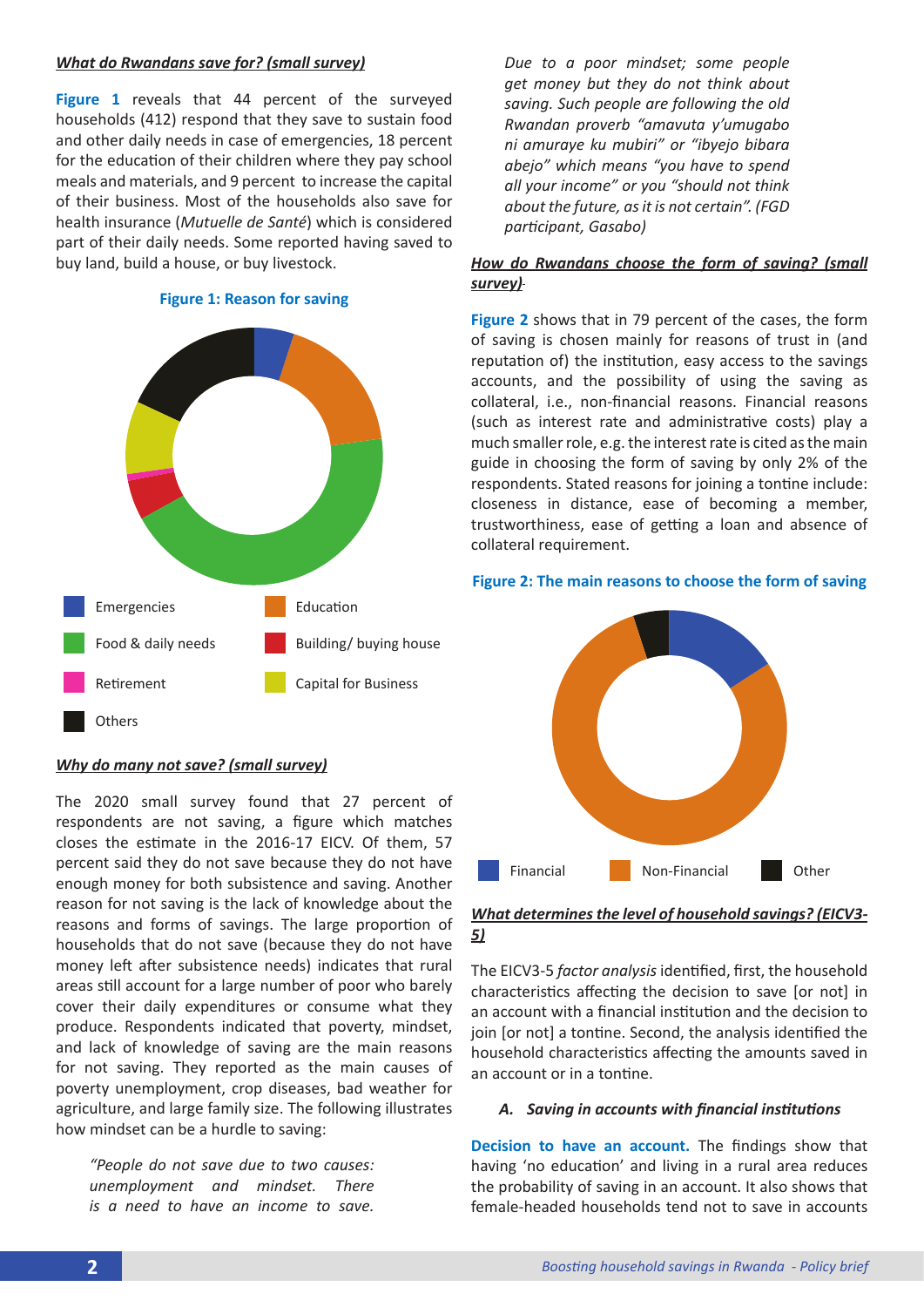(compared to male-headed households). The type of occupation also matters, e.g., working in farm-related activities reduces the likelihood of saving in an account.

Wealth is positively associated with the decision to use a savings account. Finally, the level of household spending on education increases the likelihood of having using a savings account. Finally, government policies such as Girinka and *Mutuelle de Santé* are positively associated with the decision to save in an account, showing a favorable side effect of these policies.

Overall, the results (i) provide valuable information on the household characteristics affecting the decision to save in an account; (ii) indicate that being poorer and not part of the social protection programs reduces the likelihood to have an account. These findings complement the views obtained from *Key Informants* that the saving products on the market do not always clearly identify their target groups, and that some groups are not benefitting from saving products.

**Amounts deposited in accounts (Figure 3).** The EICV3- 5 *factor analysis* provides information on what is the leverage to increase private savings. First, keeping other factors constant, education is a key factor affecting the amount deposited in an account. Having some education increases by 42 percent the amount deposited on a savings account compared to having no education. Another important factor is location, whereby households living in urban areas deposit 10 percent more savings than households living in rural areas. Looking at occupation, working in the off-farm sector increases by 46 percent the amount deposited in an account.

Not shown in Figure 3, no consistent relation was found between wealth indicators (initial level of saving, value of assets, value of livestock, land area owned) and the level of savings in the account. This could mean that as wealth increases saving in banks may not be the preferred option for Rwandan households. On the other hand, Figure 3 last quadrant shows that the higher the consumption, the higher the propensity to save in an account. Doubling consumption is associated with a 115% increase in the amount saved in an account. Furthermore, the positive association between saving and health and education expenditure may suggest that households are saving in account for their children's education and health.

### *B. Contributing to Tontines*

Contributing to Tontine is different from saving in an account. Some argue that there is a saving ladder, where Rwandans first use tontine before they move to banks. The factors affecting the contribution to tontine are hence different from the ones affecting savings in the account.

**Decision to join tontine.** The EICV3-5 *factor analysis*  found a negative association between the decision to join a tontine and being in urban areas, a female-headed, and a youth-headed household. Education is not a significant factor affecting tontine membership, larger families with more dependents are more likely to join a tontine, and being a salary worker reduces the likelihood to join. Not shown in Figure 3, wealth is positively associated with tontine membership, but consumption is not, which highlights the social role of a tontine of being part of the community and contributing to its needs.

**Amounts of tontine contributions (Figure 3).** The association with education and urban location is significant and positive. Similarly, consumption is positively associated with the amount contributed to tontines. Other factors have similar effects on the decision to join a tontine and the amount contributed.



## **Figure 3: Magnitude of key determinants of savings**